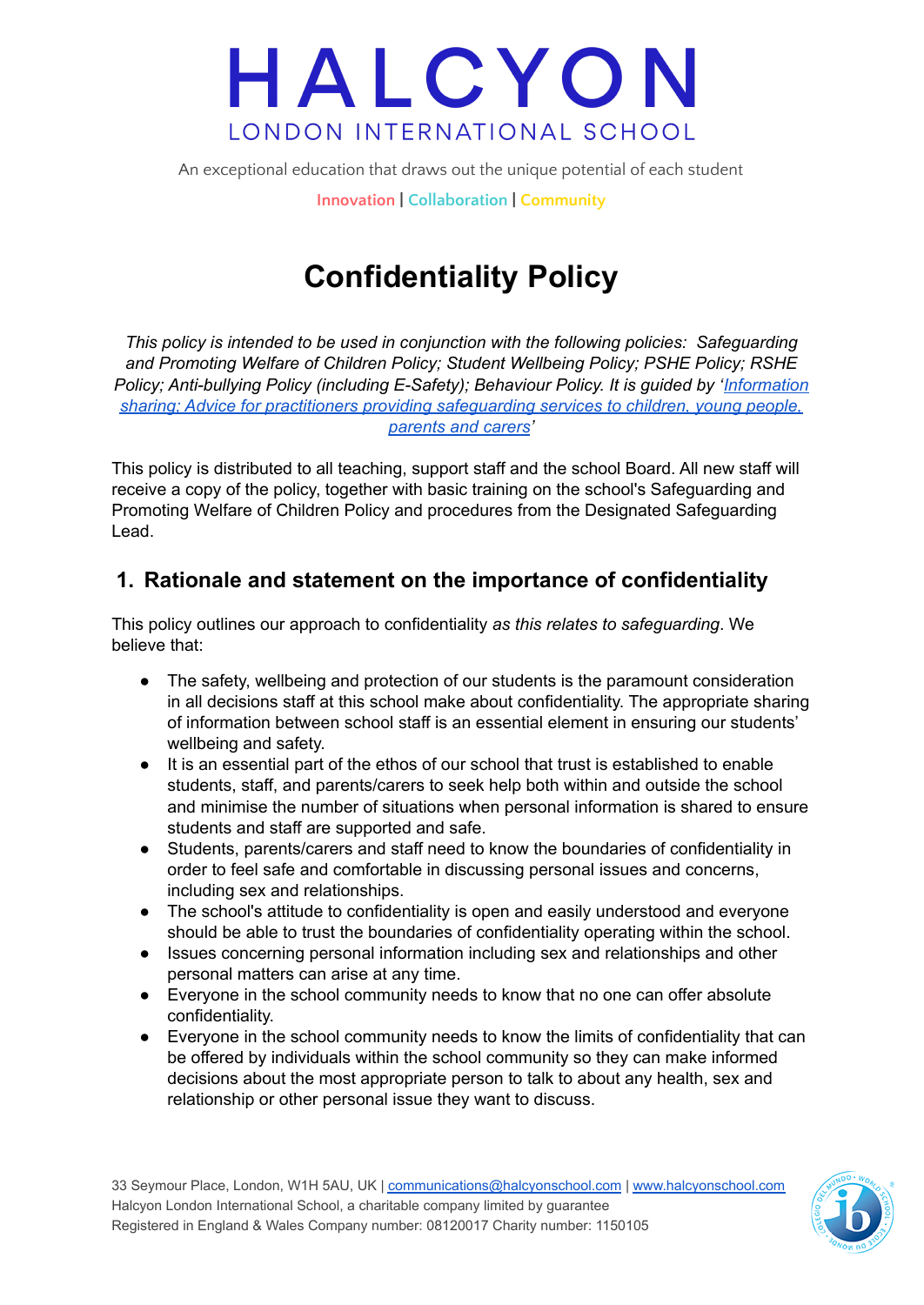An exceptional education that draws out the unique potential of each student

**Innovation | Collaboration | Community**

### **2. Definition of Confidentiality**

The dictionary definition of confidential is "something which is spoken or given in confidence; private, entrusted with another's secret affairs"

When speaking confidentially to someone, the confider has the belief that the confidant will not discuss the content of the conversation with another. The confider is asking for the content of the conversation to be kept secret. Anyone offering absolute confidentiality to someone else would be offering to keep the content of his or her conversation completely secret and discuss it with no one.

In practice, there are few situations where absolute confidentiality is offered in school. We have tried to strike a balance between ensuring the safety, well-being and protection of our students and staff, ensuring there is an ethos of trust where students and staff can ask for help when they need it and ensuring that when it is essential to share personal information, child protection issues and good practice is followed.

This means that in most cases what is on offer is limited confidentiality. Disclosure of the content of a conversation could be discussed with professional colleagues but the confider would not be identified except in certain circumstances.

**The general rule is that staff should make clear that there are limits to confidentiality, at the beginning of the conversation. These limits relate to ensuring children's safety and well-being. The student will be informed when a confidence has to be broken for this reason and will be encouraged to do this for himself or herself whenever this is possible.**

Different levels of confidentiality are appropriate for different circumstances.

- A. **In the classroom** in the course of a lesson given by a member of teaching staff or an outside visitor, including health professionals. Careful thought needs to be given to the content of the lesson, setting the climate and establishing ground rules to ensure confidential disclosures are not made. It should be made clear to students that this is not the time or place to disclose confidential, personal information. When a health professional is contributing to a school health education programme in a classroom setting, they are working with the same boundaries of confidentiality as a teacher.
- B. **One to one disclosures** to members of school staff (including voluntary staff). It is essential all members of staff know the limits of the confidentiality they can offer to both students and parents/carers (see note below) and any required actions and

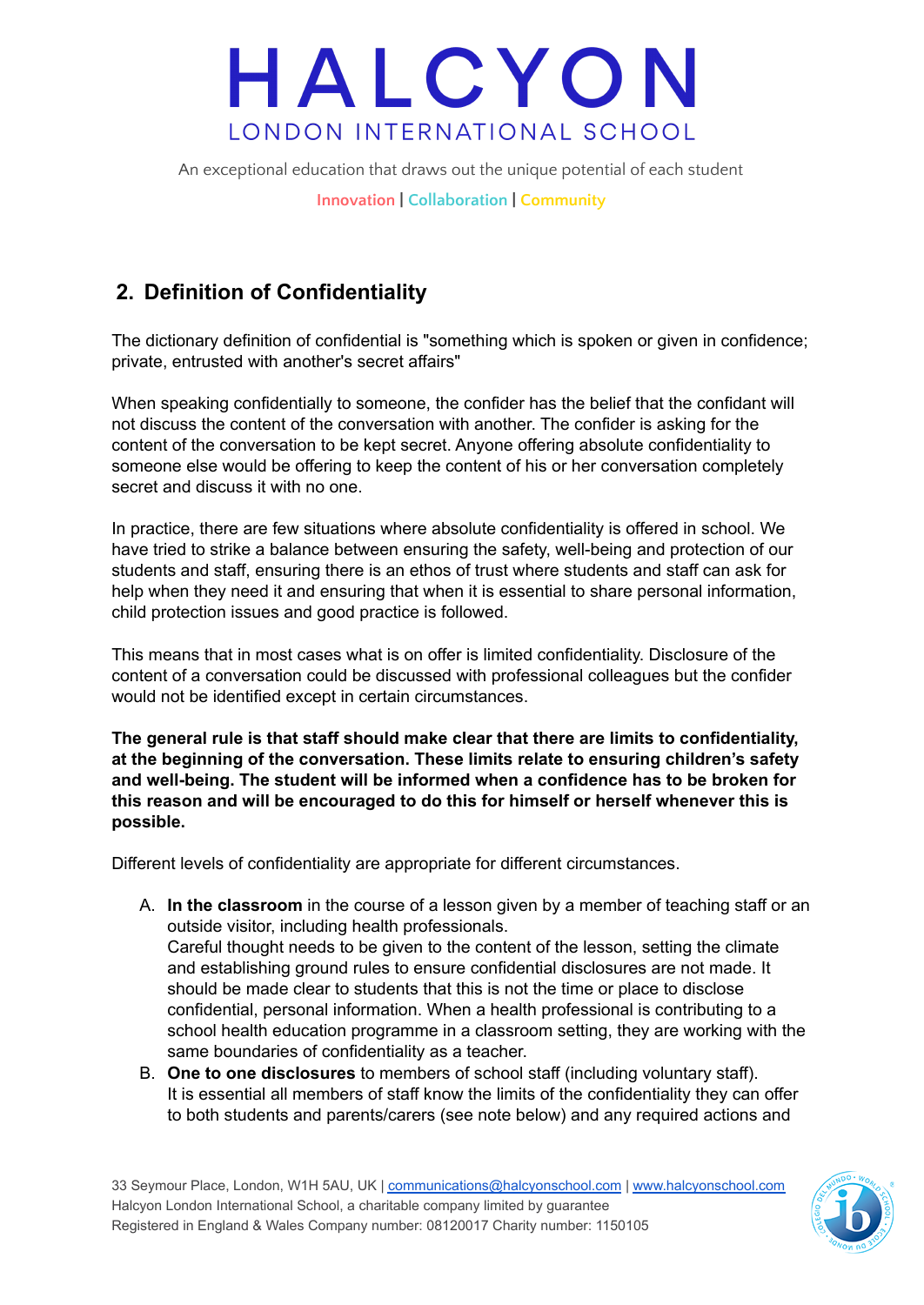An exceptional education that draws out the unique potential of each student

**Innovation | Collaboration | Community**

sources of further support or help available both for the student or parent/carer and for the staff member within the school and from other agencies, where appropriate.

All staff encourage students to discuss difficult issues with their parents or carers, and vice versa. However, the needs of the student are paramount and school staff will not automatically share information about the student with his/her parents/carers unless it is considered to be in the child's best interests.

Adults who are likely to come into contact with students to discuss sensitive issues that are likely to require varying levels of privacy are trained thoroughly in Information Sharing guidance and Child Protection procedures. This training is updated regularly. Student Wellbeing leaders in the school are always available to staff for discussion and advice regarding disclosure, information sharing and confidentiality.

**Note:** When concerns for a child or young person come to the attention of staff, for example through observation of behaviour or injuries or disclosure, however insignificant this might appear to be, the member of staff should discuss this with the Designated Safeguarding Lead as soon as is practically possible. More serious concerns must be reported immediately to ensure that any intervention necessary to protect the child is accessed as early as possible. Please see the school Safeguarding & Promoting Welfare of Children Policy.

### **3. The legal position for school staff**

School staff (including support staff and voluntary staff) should not promise confidentiality. Students do not have the right to expect that incidents will not be reported to his/her parents/carers and may not, in the absence of an explicit promise, assume that information conveyed outside that context is private. No member of this school's staff can or should give such a promise.

The safety, well-being and protection of the child is the paramount consideration in all decisions staff at this school make about confidentiality. School staff are NOT obliged to break confidentiality except where child protection is or may be an issue, however, we believe it is important that staff are able to share their concerns about students with colleagues in a professional and supportive way, on a need-to-know basis. This would help to ensure staff receive the guidance and support they need and the students' safety and wellbeing is maintained.

Members of the school staff are expected to respect the confidentiality of the school community as a whole and students at the school. Therefore the sharing of personal or sensitive information regarding a student with anyone outside of the school community is not

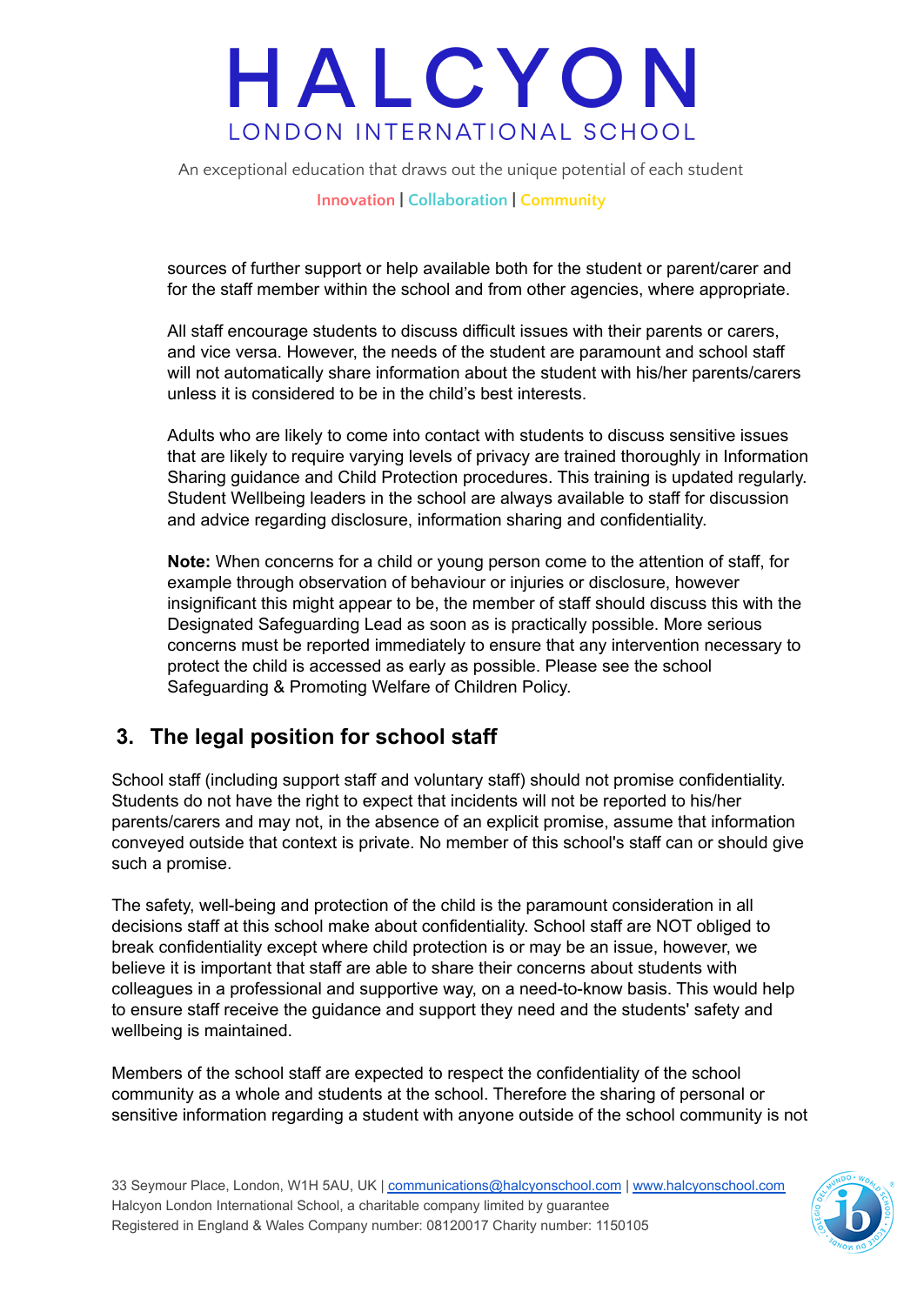An exceptional education that draws out the unique potential of each student

**Innovation | Collaboration | Community**

permitted. Should a member of staff be found to have disclosed confidential information to an inappropriate source then it will be dealt with through official employment procedures. (Please also see our Code of Conduct and Data Protection Policy)

School staff should discuss such concerns with the Student Wellbeing Lead or the Designated Safeguarding Lead.

#### **Teachers, counsellor and health professionals**

Professional judgement is required by a teacher, counsellor or health professional in considering whether he or she should indicate to a child that the child could make a disclosure in confidence and whether such a confidence could then be maintained having heard the information. In exercising their professional judgement the teacher, counsellor or health professional must consider the best interests of the child including the need to both ensure trust to provide safeguards for our children and possible child protection issues.

All teachers and all staff receive basic training in child protection and are expected to follow the schools' child protection policy and procedures, including appropriate record keeping.

#### **Visitors and support staff**

We expect all support staff, including voluntary staff, to report any disclosures by students or parents/carers, of a concerning personal nature to the Designated Safeguarding Lead as soon as possible after the disclosure and in an appropriate setting, so others cannot overhear. This is to ensure the safety, protection and wellbeing of all our students and staff. The Designated Safeguarding Lead will decide what, if any, further action needs to be taken, both to ensure the student gets the help and support they need and that the member of staff also gets the support and supervision they need.

#### **Parents/carers**

We believe that it is essential to work in partnership with parents and carers and we endeavour to keep parents/carers abreast of their child's progress at school, including any concerns about their progress or behaviour. However, we also need to maintain a balance so that our students can share any concerns and ask for help when they need it. Where a student does discuss a difficult personal matter with staff, they will be encouraged to also discuss the matter with their parents or carers themselves where it is safe and appropriate to do so.

The safety, wellbeing and protection of our students is the paramount consideration in all decisions staff at this school make about confidentiality. There are some situations regarding Child Protection and disclosure where a decision not to inform a parent is necessary. These decisions will be informed by government [Information](https://assets.publishing.service.gov.uk/government/uploads/system/uploads/attachment_data/file/721581/Information_sharing_advice_practitioners_safeguarding_services.pdf) Sharing guidance, and in consultation with Social Services and/or the Police service.